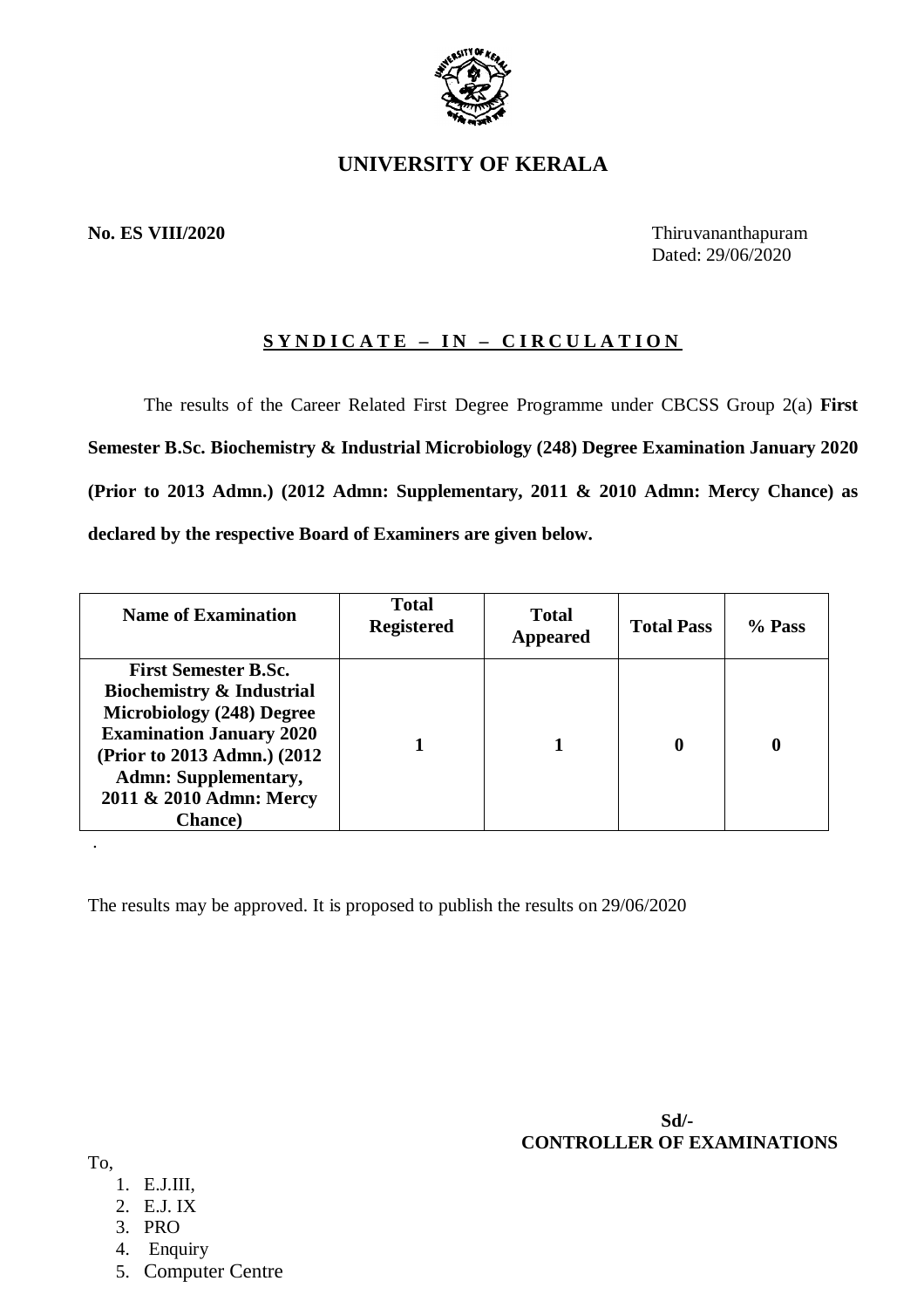

# **UNIVERSITY OF KERALA NOTIFICATION**

- 1. The following is the result of candidates at the Career Related First Degree Programme Under CBCSS Group 2(a) **First Semester B.Sc. Biochemistry & Industrial Microbiology (248) Degree Examination January 2020 (Prior to 2013 Admn.) (2012 Admn: Supplementary, 2011 & 2010 Admn: Mercy Chance)** as declared by the Board of Examiners.
- 2. Those who are successful in parts means: either the candidate has not obtained a separate minimum of 'D' grade in CE and ESE and/or has not obtained a minimum SGPA of 1.5
- 3. The Mark lists of the candidates will be sent to the respective Centers.
- 4. Mark lists will not be issued to the candidates in respect of whom their defects to be rectified although their results have been provisionally released now.
- 5. The date for revaluation and scrutiny is **13.07.2020**. Candidates should make use of draft mark list available in the university website for applying for revaluation. Application for revaluation and scrutiny should be submitted through **ONLINE** only.